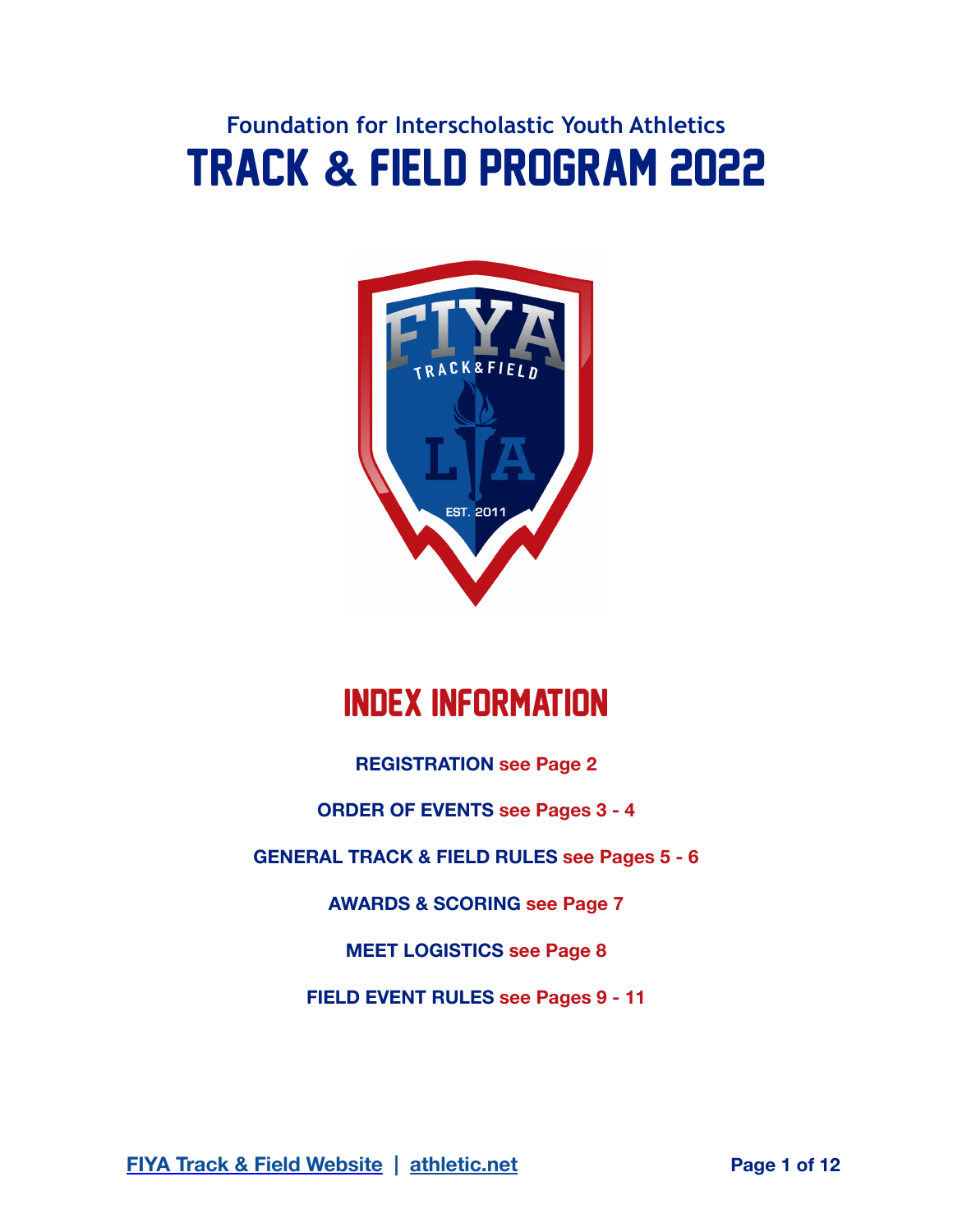### **REGISTRATION**

- 1. **To register for any FIYA track & field meet,** create a free account on **[athletic.net](http://athletic.net)**
- 2. Creating a free account needs to be done **AT LEAST ONE WEEK** prior to date of track meet.
- 3. After submitting information to create a free account, you will receive a confirmation email in 1-2 days. Now your account is verified and ready to register for specific FIYA track & field meet.
- 4. On Athletic.Net, you can **type "FIYA"** into search bar and you should be able to find the various FIYA track & field meets. Click the one you wish to register. Please note the registration deadline for the meet as listed on [athletic.net](http://athletic.net).
- 5. Keep reading through track packet to best understand how you should register.
- 6. Lastly, the cost for each FIYA track & field meet is \$15 per athlete of a non-member school and \$12 per athlete of a member school. No payment is needed until conclusion of the track season when FIYA will send your school an invoice. You will be charged for each athlete you register regardless of whether they compete. Please ensure that you register your athletes accurately.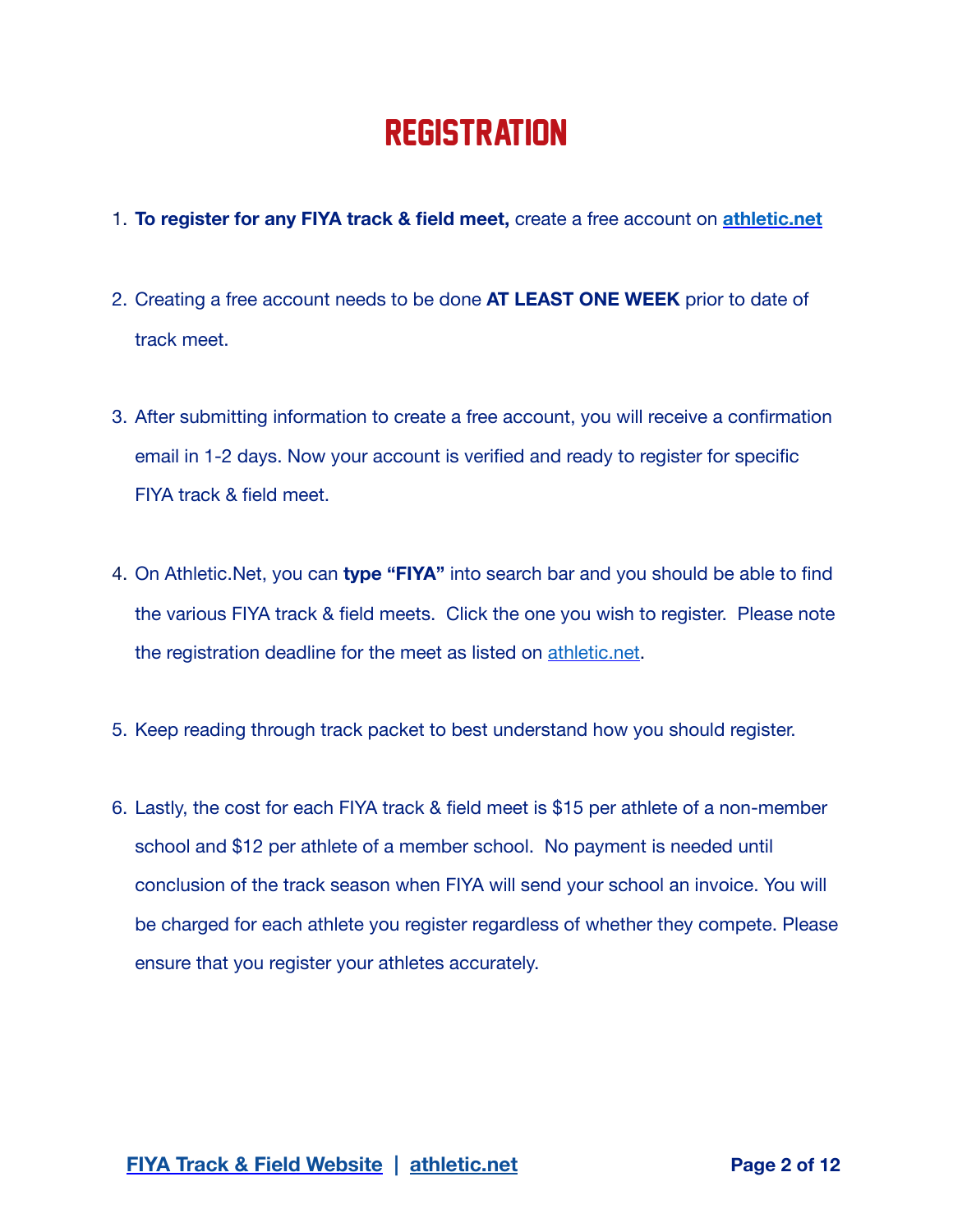# ORDER OF EVENTS **/** APPROXIMATE TIMELINE

| <b>Approx. Time</b>  | <b>TRACK</b>                                                                                                                                          | <b>LONG JUMP</b>     | <b>TURBO JAV</b>          | <b>SHOT PUT</b> |
|----------------------|-------------------------------------------------------------------------------------------------------------------------------------------------------|----------------------|---------------------------|-----------------|
| <b>Start of meet</b> | 200 meters<br>D2 girls, boys<br>D1 girls, boys<br>50 meters<br>(concurrently with<br>200M)<br>D3 girls, boys                                          | D1 boys              | D <sub>2</sub> girls/boys |                 |
| $\sim$ 1 hour mark   | 1600 meters<br>D2 girls/D1 girls<br>(comb)<br>D2 boys/D1 boys<br>(comb)<br><b>4 x 100 Relay</b><br>D3 girls, boys<br>D2 girls, boys<br>D1 girls, boys | D1 girls             | D3 girls/boys             | D1 girls/boys   |
| $\sim$ 2 hour mark   | 400 meters<br>D3 girls, boys (WF)<br>D2 girls, boys<br>D1 girls, boys<br>100 meters<br>D2 girls, boys<br>D1 girls, boys                               | D <sub>2</sub> girls | D1 girls/boys             | D2 girls/boys   |
| $\sim$ 3 hour mark   | 800 meters<br>D3 Girls, Boys (WF)<br>D2 Girls, Boys (WF)<br>D1 Girls, Boys (WF)<br>100 meters final<br>D2 girls, boys<br>D1 girls, boys               | D <sub>2</sub> boys  | <b>OPEN</b>               | <b>OPEN</b>     |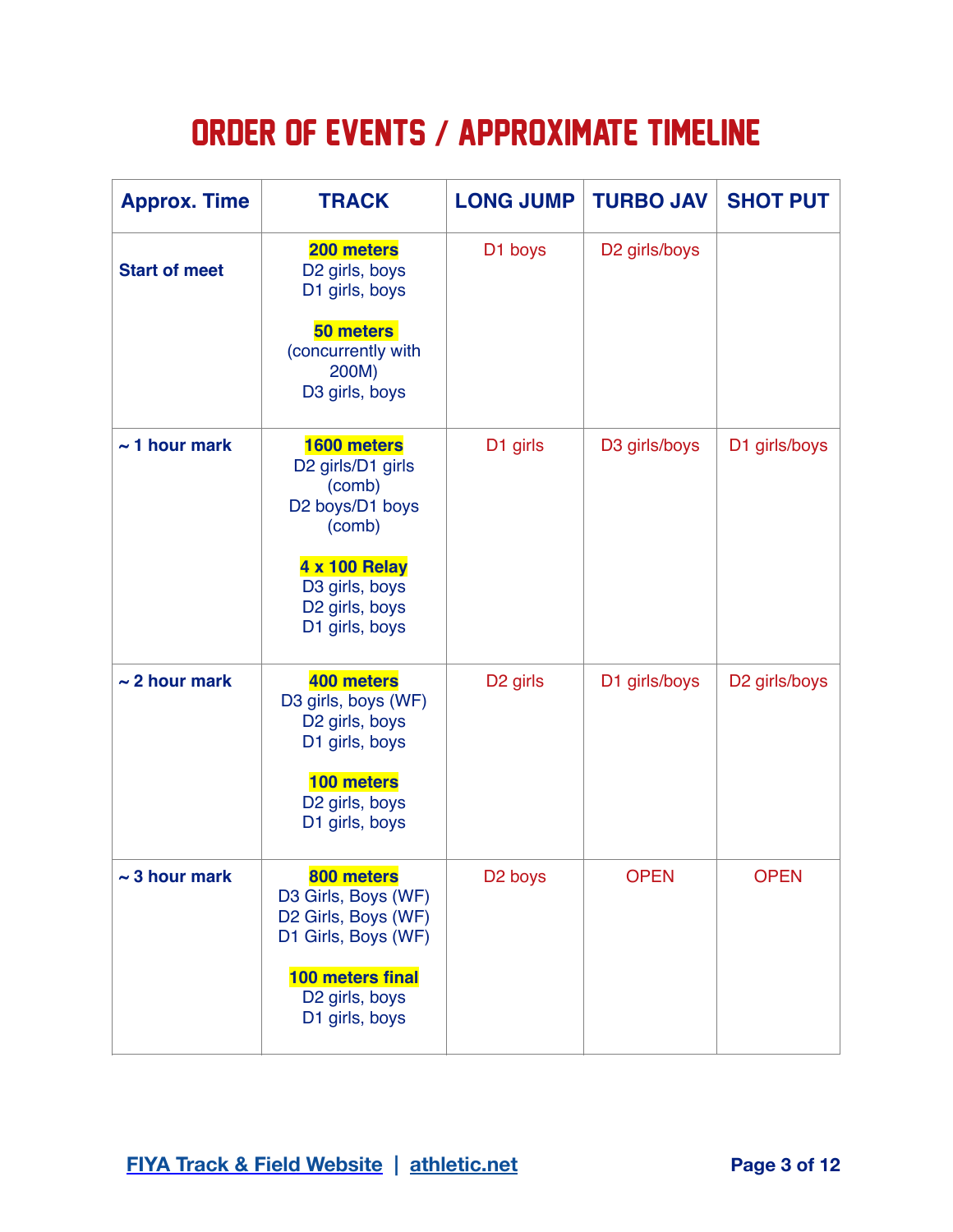| $\sim$ 4 hour mark | <b>4 x 200 Relay</b><br>OR               | <b>OPEN</b> |  |
|--------------------|------------------------------------------|-------------|--|
|                    | <b>4 x 400 Relay</b><br>(2 turn stagger) |             |  |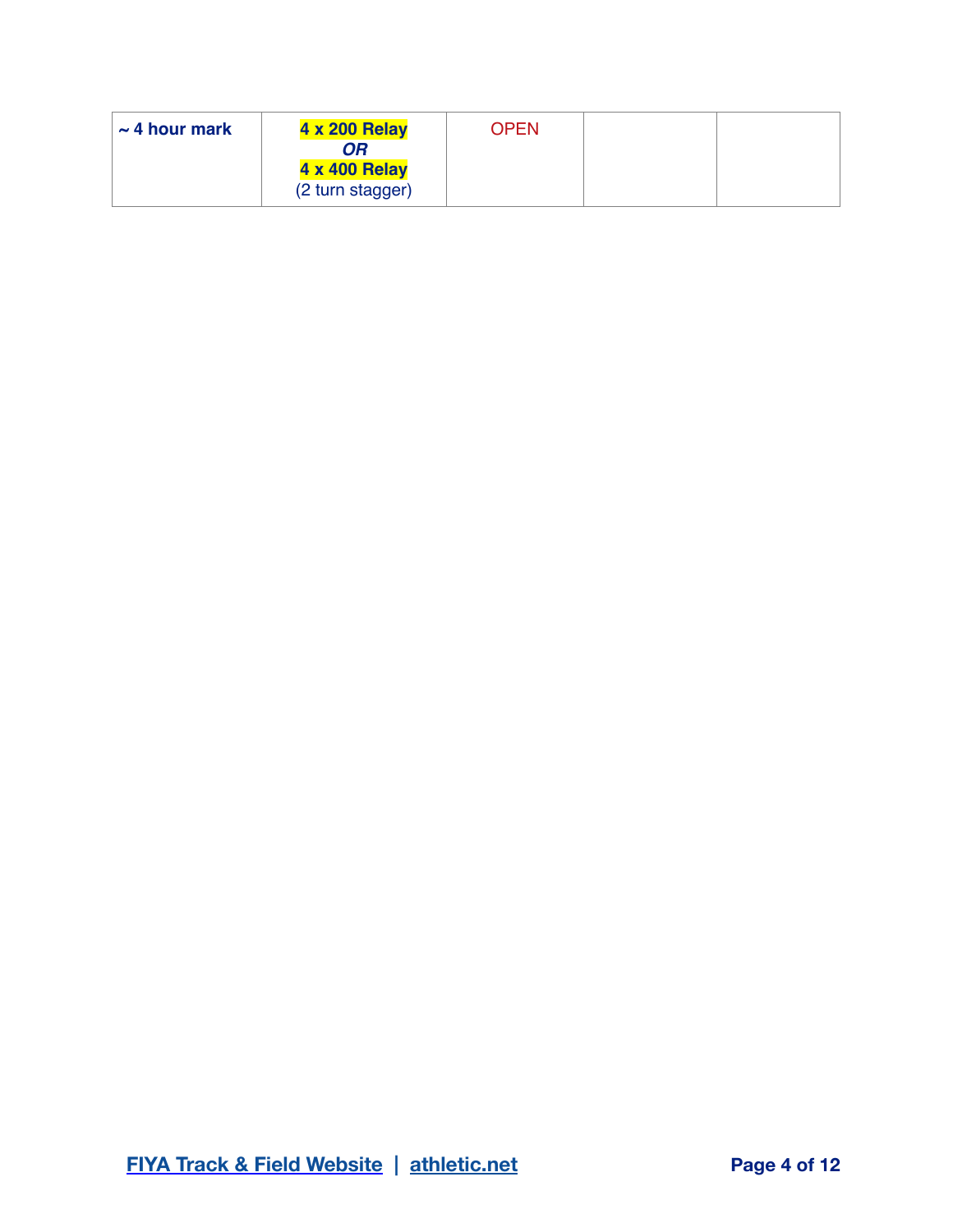# TRACK **&** FIELD GENERAL RULES

- **Competition Divisions:**
	- **Division 1 (D1)** is for 8<sup>th</sup> grade and below
	- **Division 2 (D2)** is for 6<sup>th</sup> grade and below
	- **Division 3 (D3)** is for 4<sup>th</sup> grade and below.
	- ! Athletes must compete in only **one Division** and should wear their appropriate bib number at all times.
	- ! Athletes may compete up in an older division, but must compete in **ALL** of their other events in that **SAME** division. Athletes may NOT compete in a lower age division.
- **Meet Online Registration [\(athletic.net](http://athletic.net)):** 
	- ! Coaches must register **all athletes AND their events** on their team account via **[athletic.net](http://athletic.net) no later than 24 hours prior to the meet**.
	- $\sim$  Coaches are advised to double check their registration / team roster to make sure each athlete is in their appropriate events, gender, AND age divisions.

#### • **Number of Events:**

- ! **At the D1 & D2 level,** each athlete may compete in no more than **FOUR events**; there are no restrictions on what four events.
- ! Each school may enter no more than **THREE athletes** into each event. Any violation will result in a disqualification.
- ! **At the D3 level,** each athlete may compete in as many as **FOUR events.** Each school may enter **unlimited** athletes for the 50M, 400M and 800M but no more than **SIX** athletes per gender into the turbo javelin.
- ! At all levels each school may enter a maximum of **TWO relay teams** per level per relay event but only one counts for team points (in D1 and D2).
- **No spikes of any kind or shoes made to take spikes will be allowed.** Any athlete wearing illegal shoes in any competition will be immediately disqualified from the meet.
- **PLEASE NO PACING** BY FELLOW ATHLETES OR COACHES.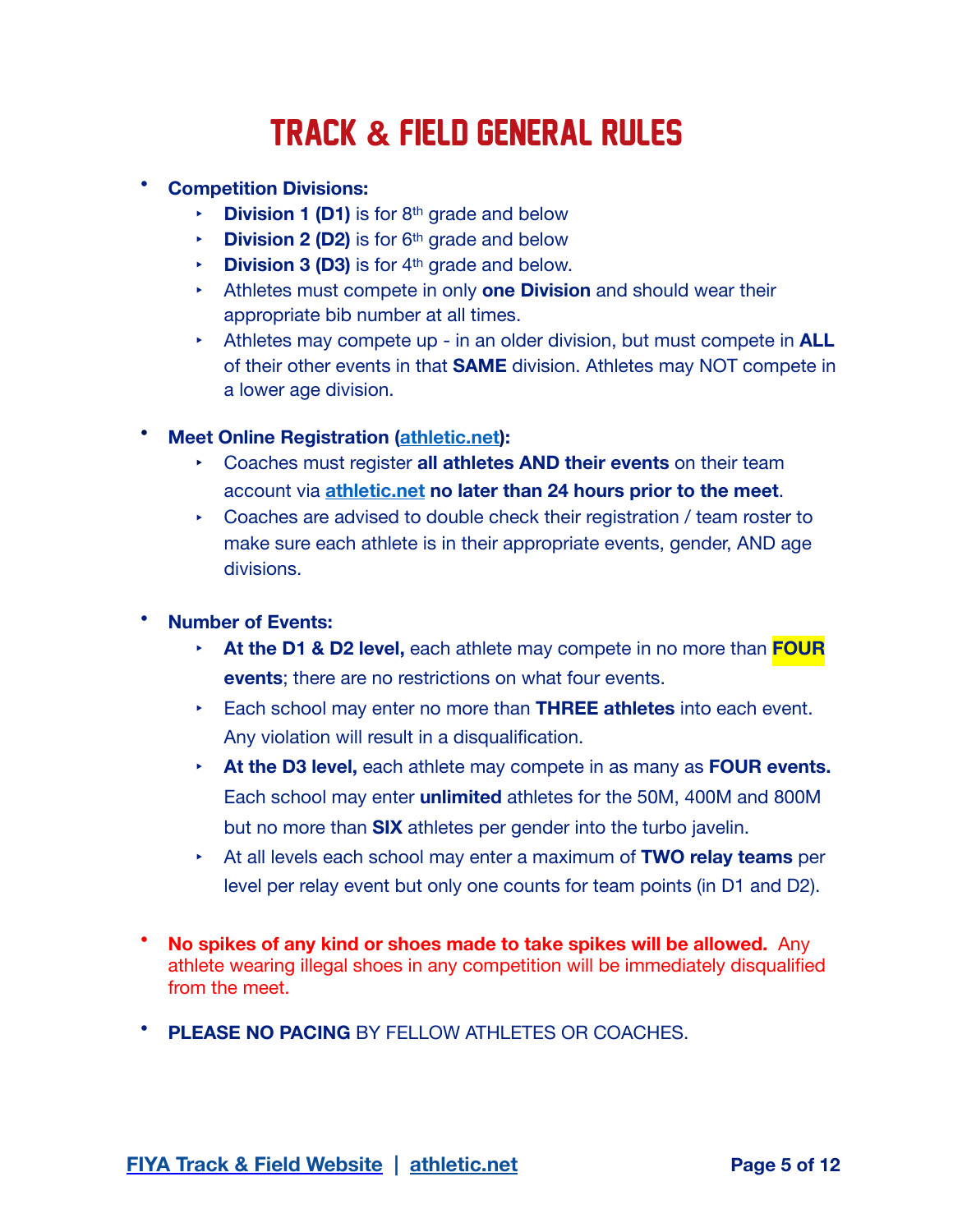- **All running events will be run in heats** *except* **for the following:** 
	- ▶ 800M Run, 1600M Run for all Divisions
	- $\cdot$  400M in Division 3 only
	- $\overline{\phantom{a}}$  Each of these events will begin with a waterfall start and likely will combine girls and boys in both divisions and separate the times per gender accordingly.

#### • **FIELD EVENTS: Shot put, long jump, and turbo javelin will be contested in flights**

- $\cdot$  Athletes who must leave for another event may do so and complete their attempts later only with the prior approval of the event judge.
- ! It is advised that athletes report to the field event judge *as soon as we make first call of their event*, check in for their Division giving their name, school, division, and bib number, and notify the field judge that they will be competing in a track event and will return later to perform their jumps/ throws.
- ! **Contestants who leave a field event without approval from the field judge will be declared finished and not allowed any more attempts.**
- ! **Contestants who do not report to field event by final call will also be disqualified.**
- ! Because of these rules, please have all of your athletes, coaches, and spectators paying close attention to our field events' first, second and third calls so we can avoid athlete DQ and the field events run as smooth as possible.

#### • **Automatic Timing & Live Results** (**<http://www.westsidetiming.com>**)

- $\blacktriangleright$  All FIYA meets are conducted with automatic timing. Results at the meet may be viewed on **[westsidetiming.com](http://westsidetiming.com)** (you may share this link with participants, families, and spectators to see immediate scores and times as they're posted during the meet)
- **Upon conclusion of the track meet, track coaches -- not spectators or** athletes -- may review unofficial results posted on westsidetiming.com and issue an inquiry by sending an email to [johnmueller@onfiya.org](mailto:johnmueller@onfiya.org) by 12PM on the day after the track meet. Written inquiries after the deadline will not impact the results of the track meet.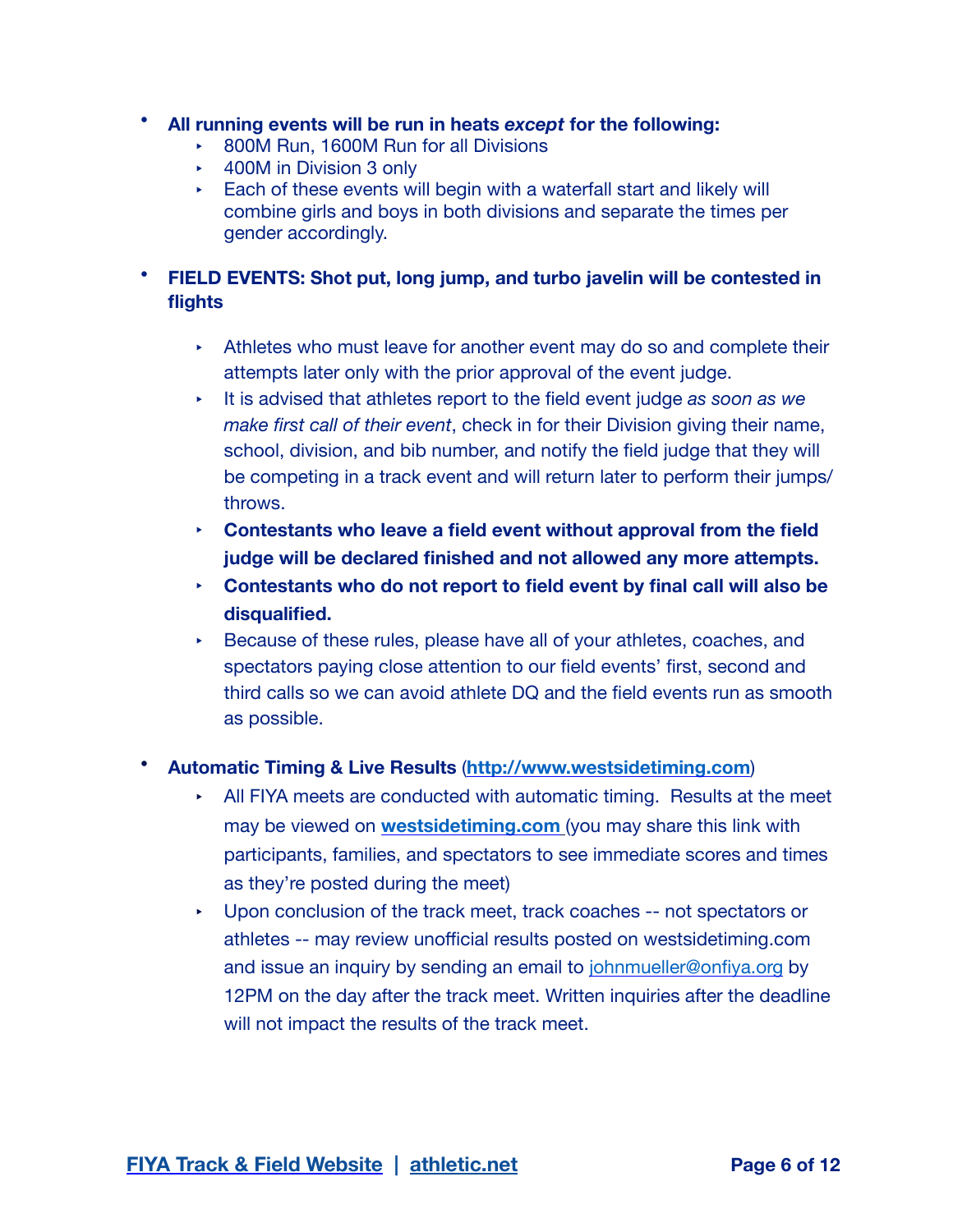## AWARDS **&** SCORING

#### *FIYA Track & Field Awards will be given as follows:*

- **For each individual FIYA Track & Field Meet,** trophies will be given to the *top three* school teams per meet for D-1 Boys, D-1 Girls, D-2 Boys, D-2 Girls.
	- **Top six finishers in each event will score** 10, 8, 6, 4, 2 & 1 points respectively. Remember that an athlete may win their individual heat but not be in the overall top six finisher. Conversely, an athlete could finish in 2nd or below in his/her heat and still be a top six finisher.
	- **• Custom ribbons will be made for top 4 finishers in all events for Division 1 and Division 2.**
	- **• 1st, 2nd, 3rd place & participant ribbons for all Division 3 heats.**
- **• For Season Track Champions**, trophies and medals will be given to the Division 1 Girls Champion and Division 1 Boys Champion. To qualify, a school must participate in at least 50% of the FIYA track & field meets during a season. Your team must finish in the top 5 team scores at an individual meet and points are awarded as follows: **5th Place - 1 point; 4th Place - 2 points; 3rd Place - 3 points; 2nd Place - 4 points; 1st Place - 5 points.**

If there is a tie in team scores with multiple teams for a top five finish, we will add the point totals and divide by the number of tied teams. By way of example, if two schools tie for 2<sup>nd</sup> and 3<sup>rd</sup> place, we add the points  $(4 + 3)$  and divide by 2 so each team will be awarded 3.5 points.

There is a maximum number of track meets for which a school team can earn points during a track season. The maximum number is the total number of FIYA track & field meets offered in a season minus one. In other words, if FIYA offers 5 track meets, a school team can earn points in its four best meets (we drop the lowest score if the school team competed in all 5 meets).

If there is a tie in accumulated points upon conclusion of the track season with multiple teams, the tiebreaker will be the team that competes in the MOST FIYA track and field meets in the season wins. If the tiebreaker does not resolve the champion, there will be co-champions.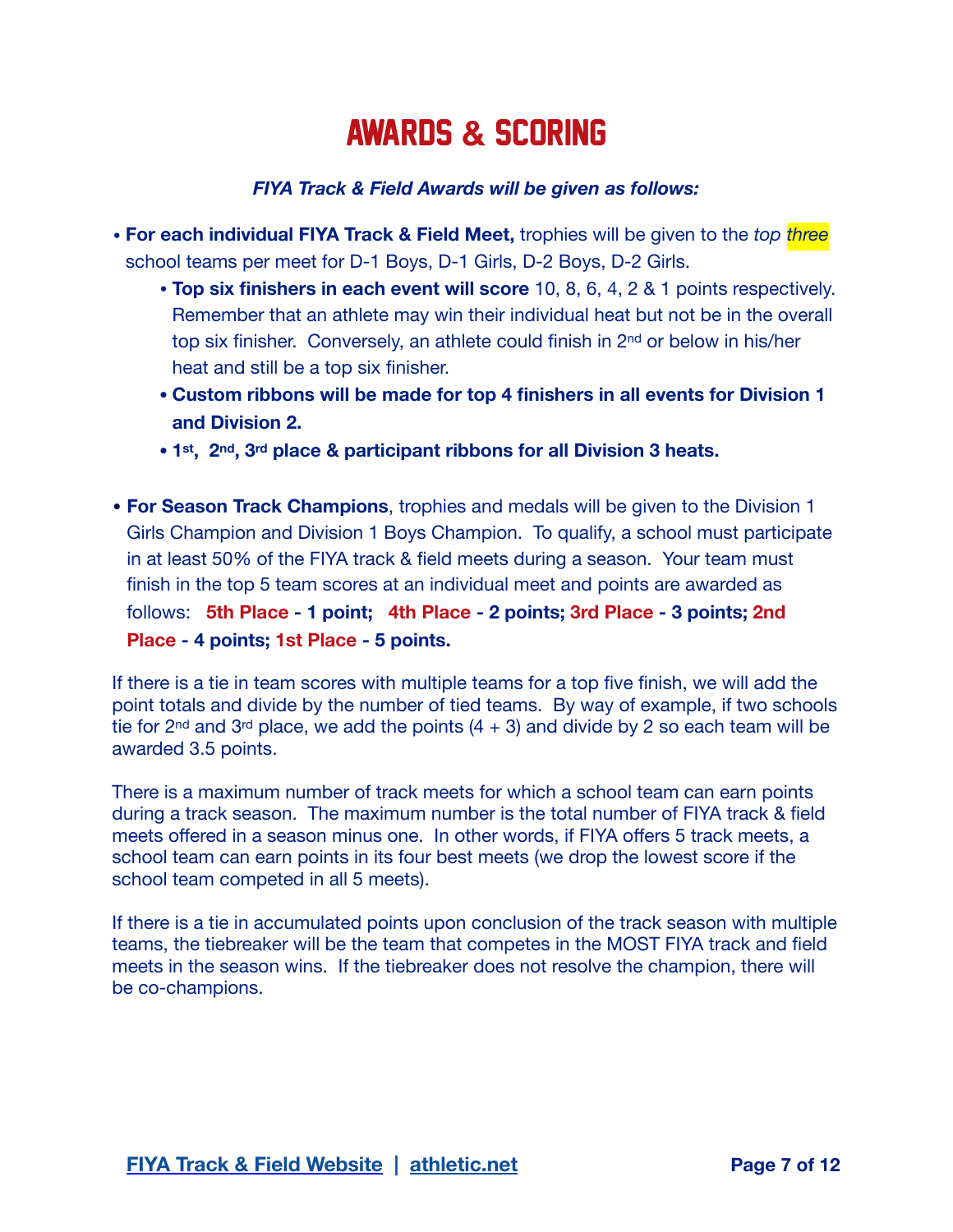### MEET LOGISTICS

#### **ARRIVAL AT TRACK MEET**

- ! **Gates open** about 1 hour before track meet; all adult spectators are charged \$5 per person. Please let your families know that exact change is appreciated.
- ! **Coaches** should pick up track packets (bibs, pins & rosters) from clerk table at track meet**. Coaches** should bring Meet Program (which will be emailed) after online registration closes and this Track & Field Program.
- **Coaches Meeting** will be conducted at Finish Line about 15 minutes prior to track meet start time. It will be a very brief meeting and the track meet will start immediately thereafter.
- ! **ONLY athletes with bib numbers and coaches** (with our distributed wristbands) are allowed on the field
- $\cdot$  If a parent or spectator needs to give their athlete water, first aid, etc., please send with another athlete or coach wearing a wristband to avoid additional traffic and disorganization on the track.
- ! Please **only enter and exit the track** at the same, designated location
- ! Please **ONLY cross the track once given permission** by FIYA representative for safety purposes and so no ongoing event is interrupted.
- ! Respect our host venues and only bring water onto the field **(No other food or drink allowed)**
- $\triangleright$  Please pay attention to call announcements and encourage your athletes to report immediately.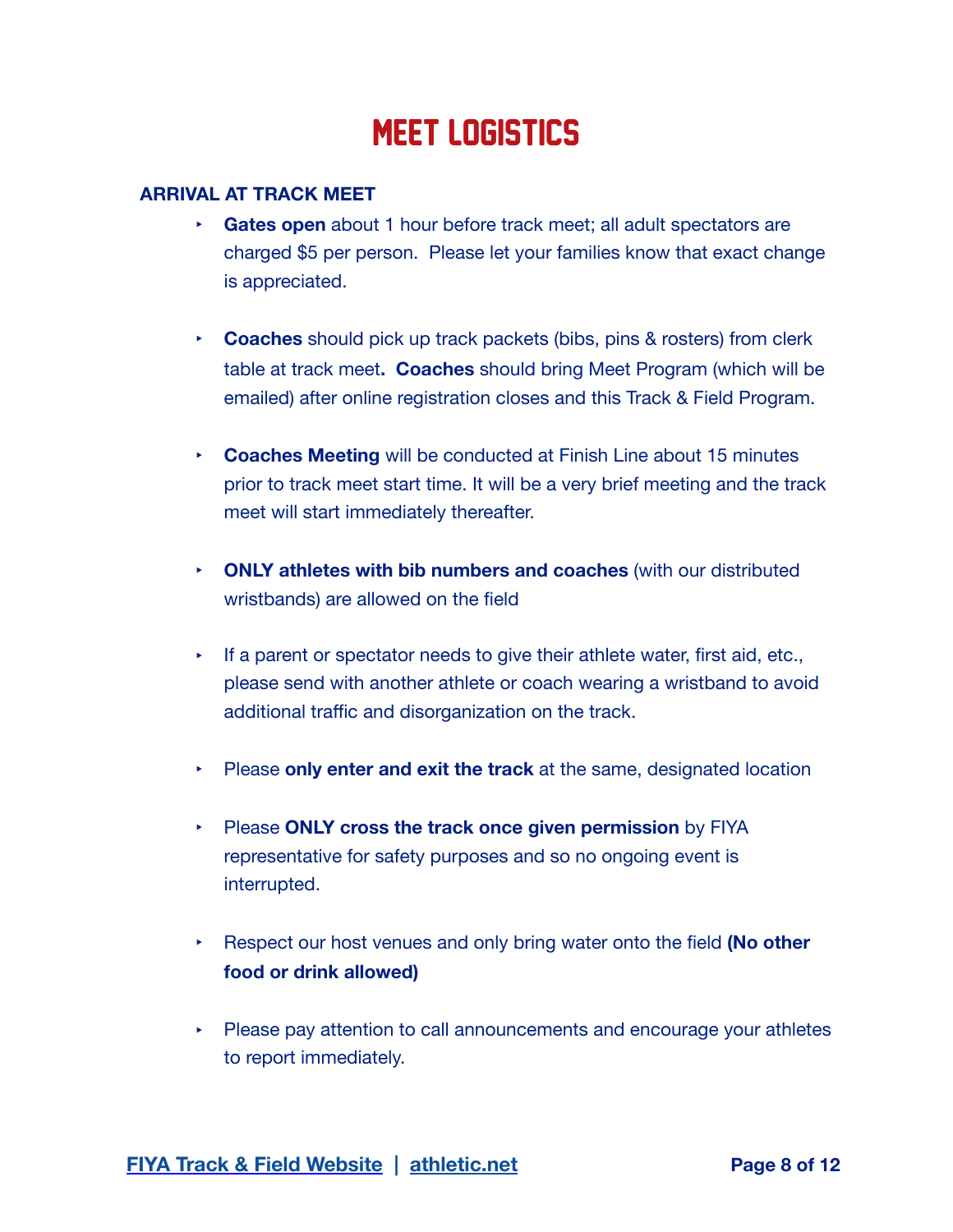# SHOT PUT SPECIFIC RULES

- 1. All competitors will be allowed three throws.
- 2. Athletes will compete in flights, as determined by the event judge. Athletes may leave to compete in another event and return to complete their throws provided they notify and get permission from the event judge.
- 3. A throw may not be initiated until the competitor is given verbal permission by the event judge.
- 4. Division 1 Boys use the 8 lb. shot; all other levels use the 6 lb. shot.
- 5. No taping of any part of the hands or fingers permitted unless there is an open cut or wound that must be protected by tape. Taping of the wrist is allowed. A support belt may be worn but gloves may not.
- 6. A legal put shall be made from the shoulder, with one hand only, so that during the attempt, the shot does not drop behind or below the shoulder. A competitor must start from a stationary position inside the circle. No harness or mechanical device attached to the hand or arm shall be used. The put must be made from inside the circle.
- 7. It is a foul if the competitor does not enter or exit from the back of the circle, or if after stepping into the circle, fails to pause before starting the put, or touches the circle (not including the inner face of the stop-board or the band, if one is used) or the ground outside the circle, or the top of the stop-board before the put is marked. It is also a foul if the shot does not fall within the sector lines.
- 8. The measurement of a put shall be from the nearest edge of the first mark made by the shot to the inside edge of the stop-board nearest such mark, measured along the extended radius of the circle.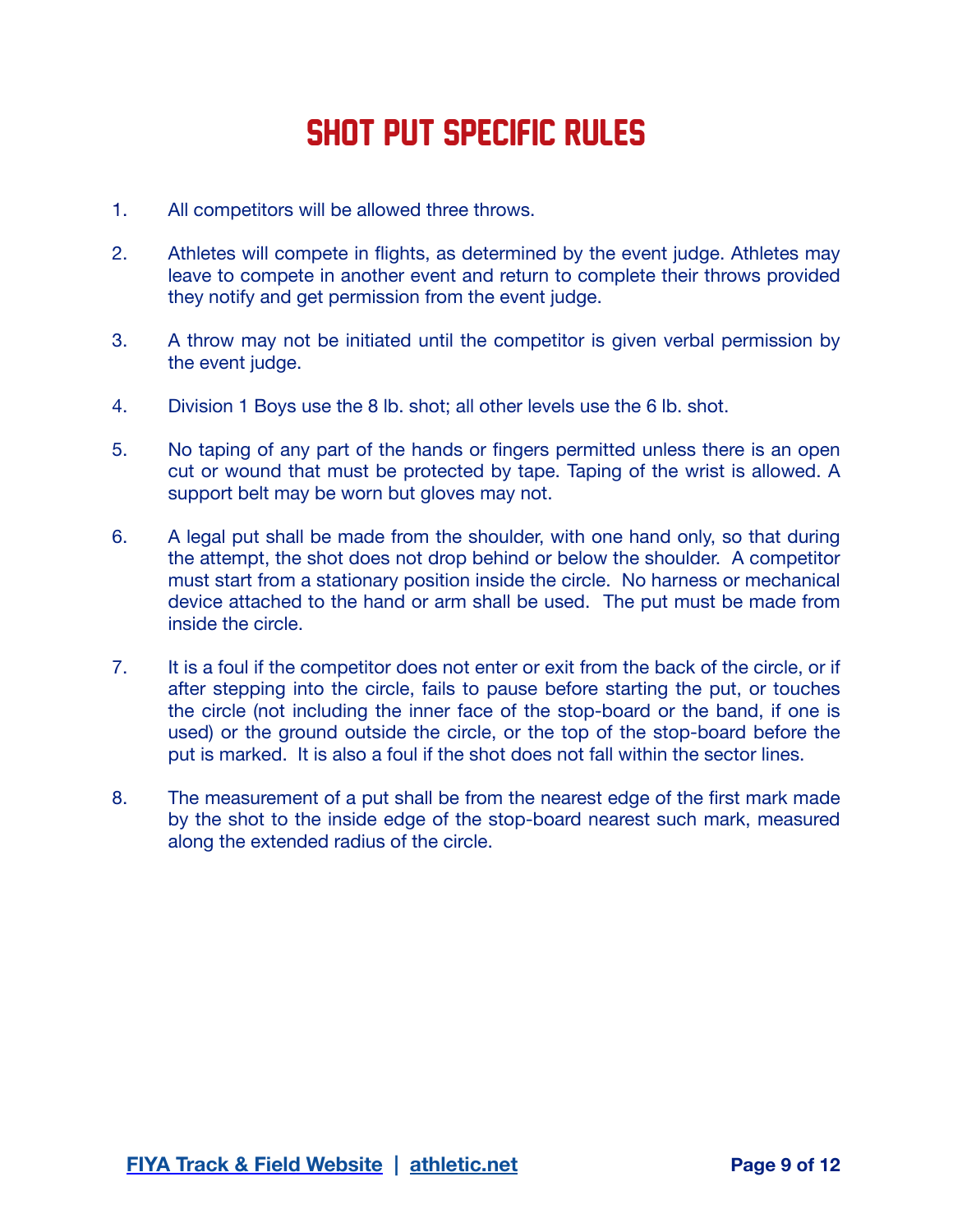### LONG JUMP SPECIFIC RULES

- 1. All competitors will be allowed three trials.
- 2. In the long jump, the head must remain in the superior position. Somersault technique is not permitted.
- 3. A trial may not be initiated until the competitor is given verbal permission by the event judge.
- 4. The competitor shall take off from behind the scratch line. It shall count as a scratch if:
	- 1. The competitor's shoes extend over the scratch line or makes a mark in front of it.
	- 2. A competitor runs across the scratch line.
	- 3. If, in the course of landing or leaving the pit, the competitor touches the ground outside the landing area, nearer the scratch line then the nearest mark made in the landing pit.
	- 4. The competitor fails to initiate an attempt that is carried to completion within the required time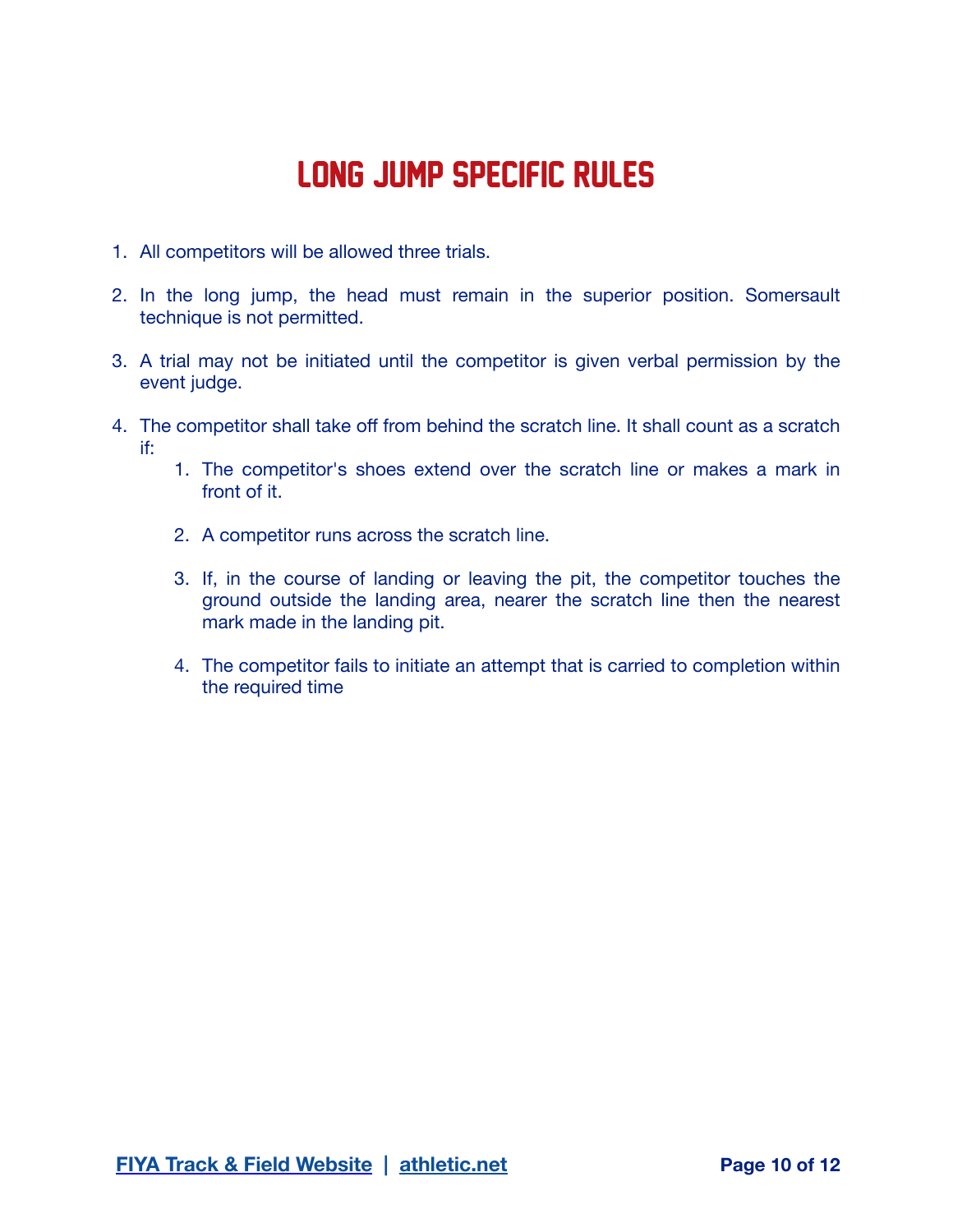## TURBO JAVELIN specific RULES

- 1. All competitors will be allowed three throws.
- 2. Athletes will compete in flights, as determined by the event judge. Athletes may leave to compete in another event and return to complete their throws provided they notify and get permission from the event judge.
- 3. Division 1 Boys use the 400 gram turbo javelins; all other levels use the 300 gram turbo javelins.
- 4. Three aspects of the throw must remain uniform among all competitors. You must hold the grip on the javelin, release it using an over-the-shoulder technique, and you may not turn your back to the field until the javelin leaves your hand. Throwing in another manner results in a foul. This rule ensures safety because the javelin remains under control when throwing it over your shoulder.
- 5. After beginning your throw, you may not touch any boundary line of the runway. Touching outside the lines results in a foul. If the javelin drops during the course of your throw, it is a foul.
- 6. Javelin must land tip first. A throw landing flat or tail first is a foul and is not measured. When you throw the javelin with proper technique, it should land tip first because of the position of the center of gravity and the javelin design. This ensures that you throw the javelin with technique, rather than hurling it. In addition, any javelin landing outside the throwing zone is a foul.
- 7. After completing your throw, no part of your body can touch over the foul line arc. A white line at the end of the runway designates the foul line. Once the javelin lands within the throwing zone, you may walk off the runway behind the arc line. When any part of your body goes over the line, whether during the follow through of your throw or accidentally walking out the front of the runway, a foul will result. This is to ensure that you are under control when leaving the runway following your throw.